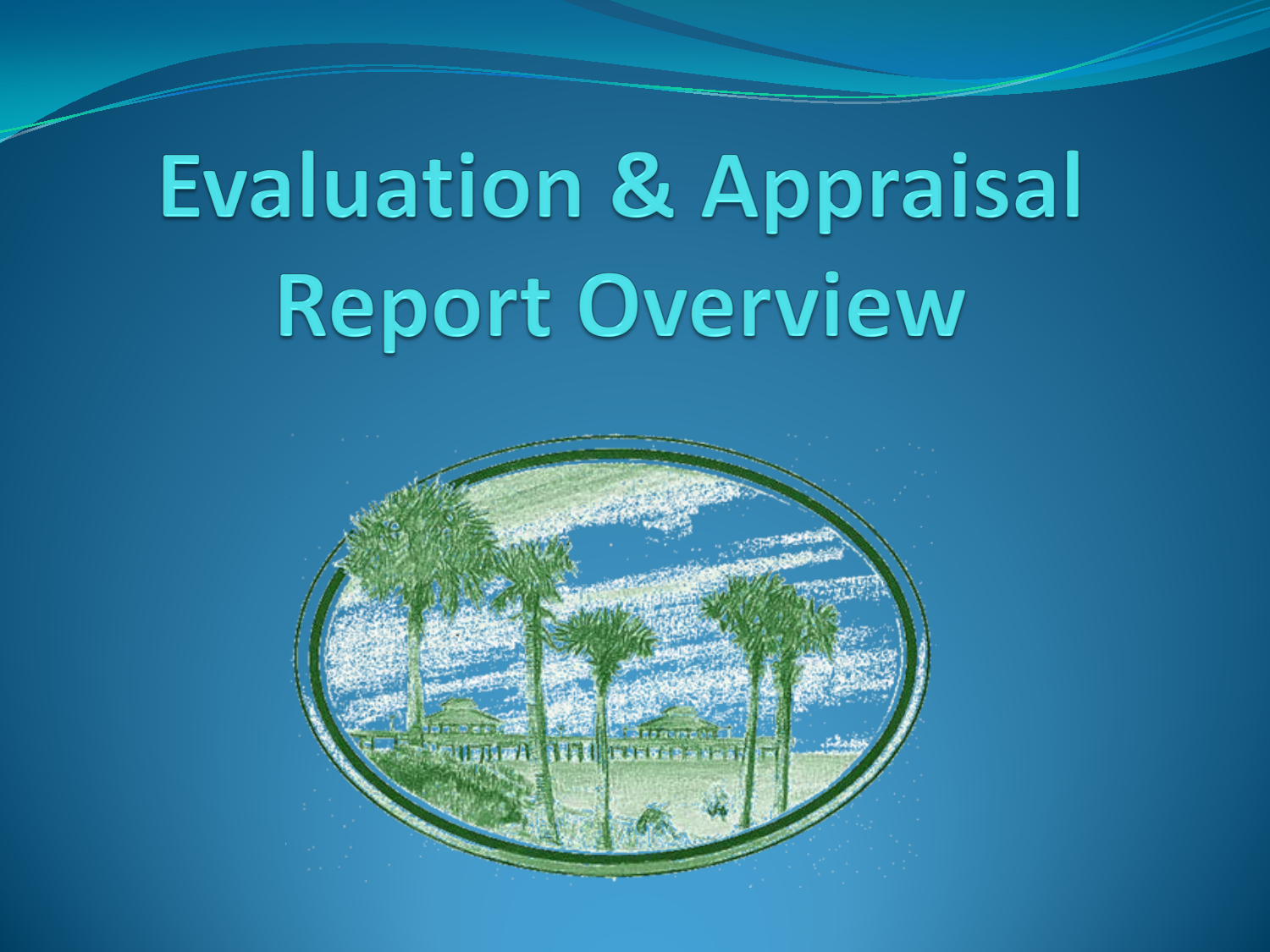#### Purpose of the EAR

- An effort to address community changes that have occurred over time.
- Serves as a foundation to revise the Comprehensive Plan.
- Process seeks to identify major issues within the Town.
- Required by State Statute to be prepared every 7 years.
- **Previous Town of Fort Myers Beach EAR was** completed in 2007.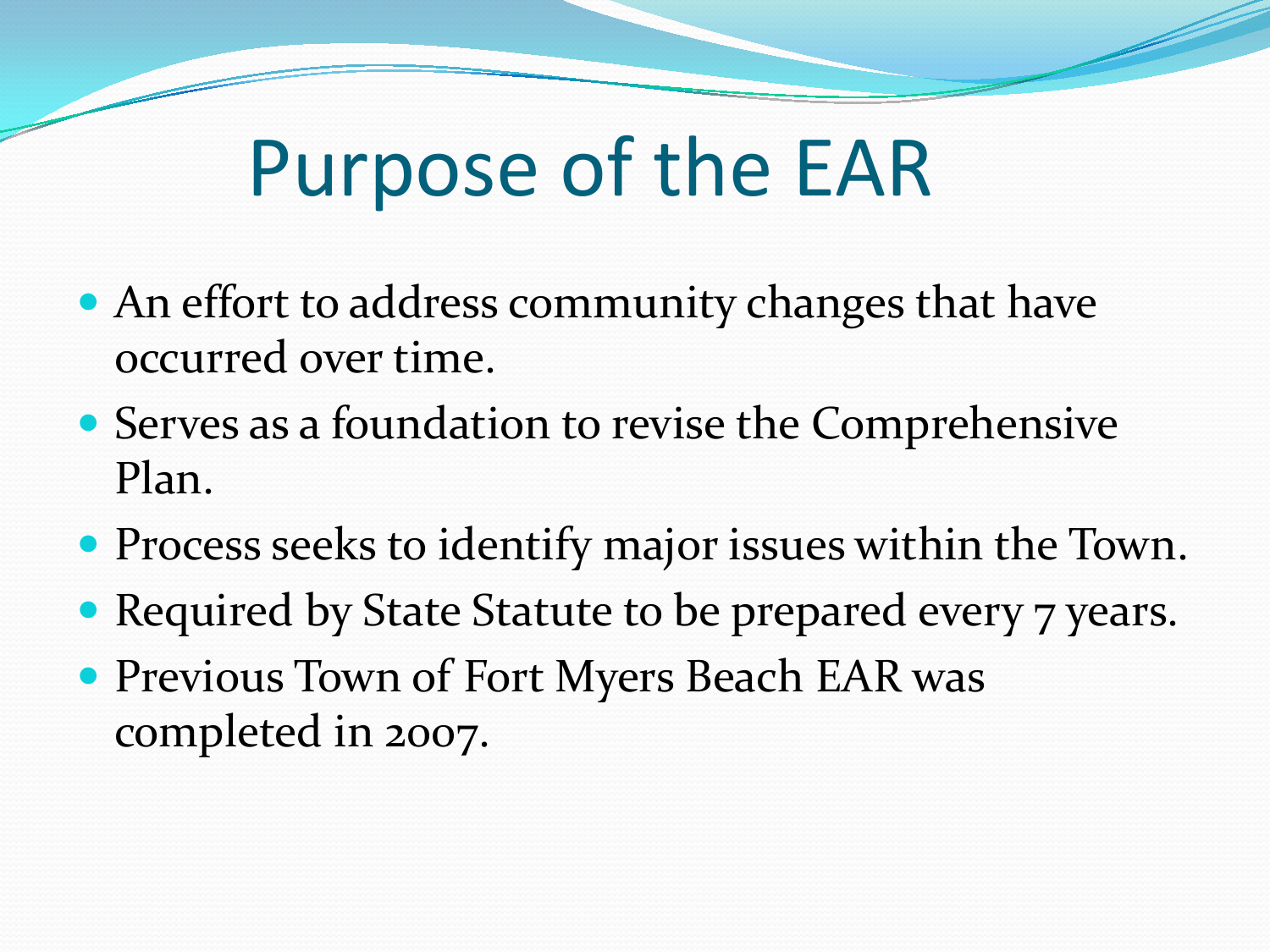# Legislative Changes

- 2011 Legislative Session brought about significant revisions to the Growth Management Act.
- Evaluation and Appraisal Reports are still required to be conducted every 7 years.
- A letter must be sent to the Department of Economic Opportunity outlining any amendments necessary to address the Town's major issues.
- If such a letter is not submitted, the Town would not be allowed to update its comprehensive plan at a later date.
- Communities can transmit amendments based on the EAR without having to first submit an interim report.
- This approach encourages more community based planning and provides a more streamlined process and timeline.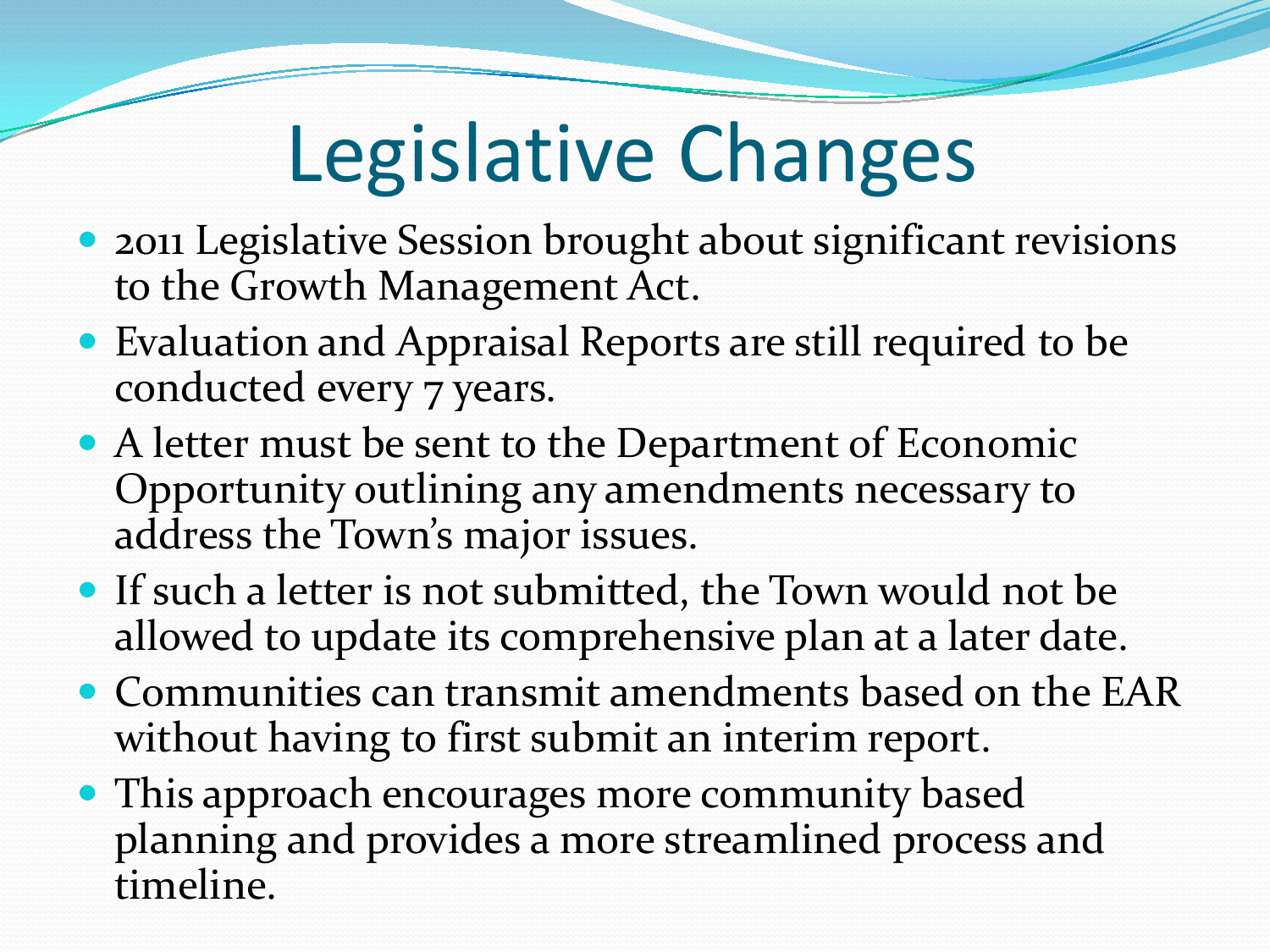# Legislative Changes

- Eliminates the mandatory requirement to review data and conduct an analysis of certain planning elements.
- EAR is reviewed by the State Coordinated Review Process.
- Draft Amendment is sent to review agencies which may only comment on "important state resources and facilities" within 30 days.
- The Department of Economic Opportunity will review these comments and compile an Objections, Recommendations, and Comments (ORC) report within 30 days.
- After the adoption hearing, DEO has 45 days to make a compliance determination based on the Town's response to the ORC.
- A Notice of Intent (NOI) will only be published to the DEO website. Amendments will go into effect pursuant to the NOI.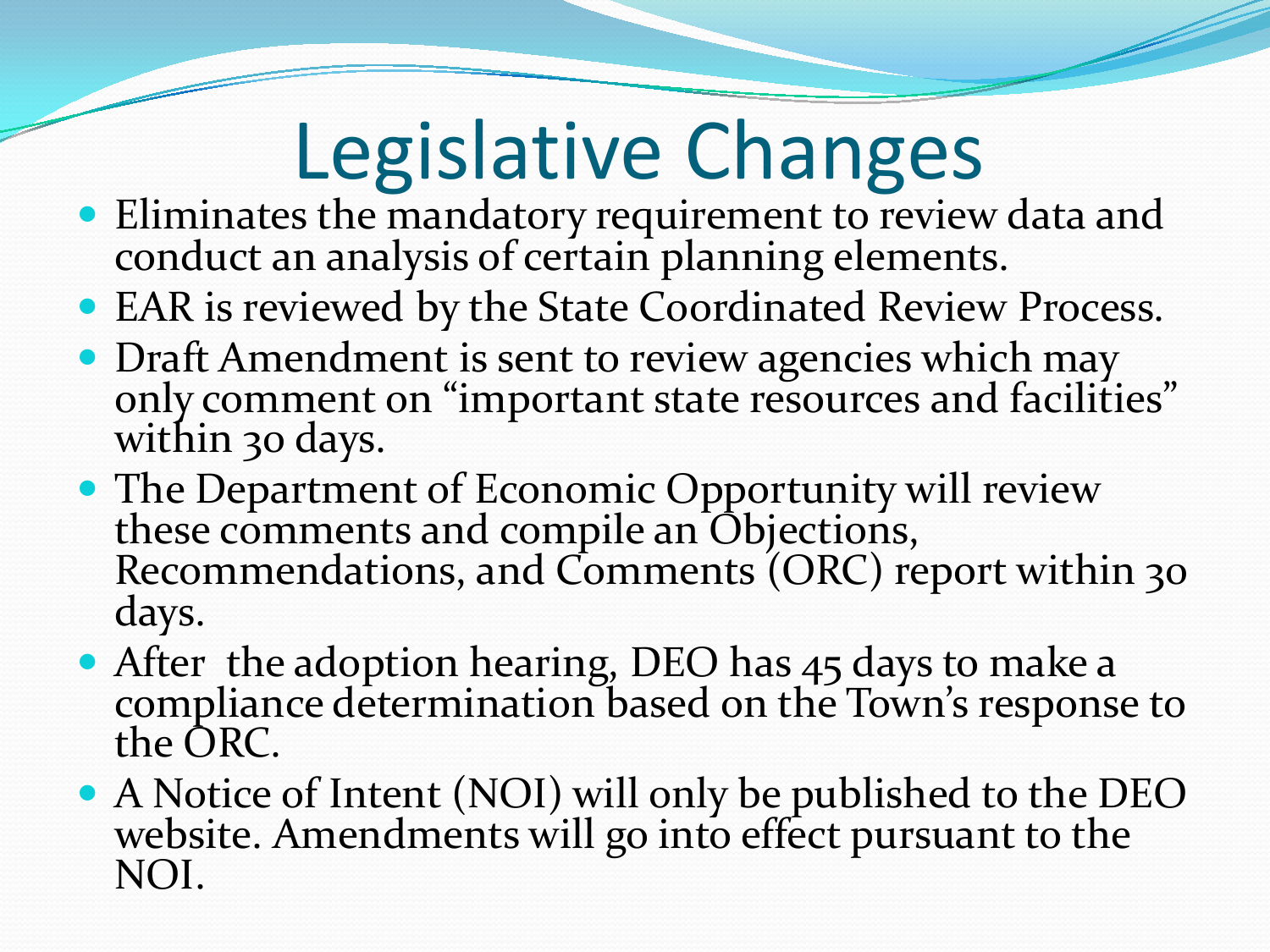#### EAR Process

- Public Participation Campaign
- Evaluation of the Comprehensive Plan
- Revise Goals, Objectives and Policies of the Plan
- Present revisions to the Local Planning Agency, Town Council, and the public
- Adjust proposed revisions based on feedback received
- Present amended Comprehensive Plan for recommendations and Town Council for approval and transmittal to DCA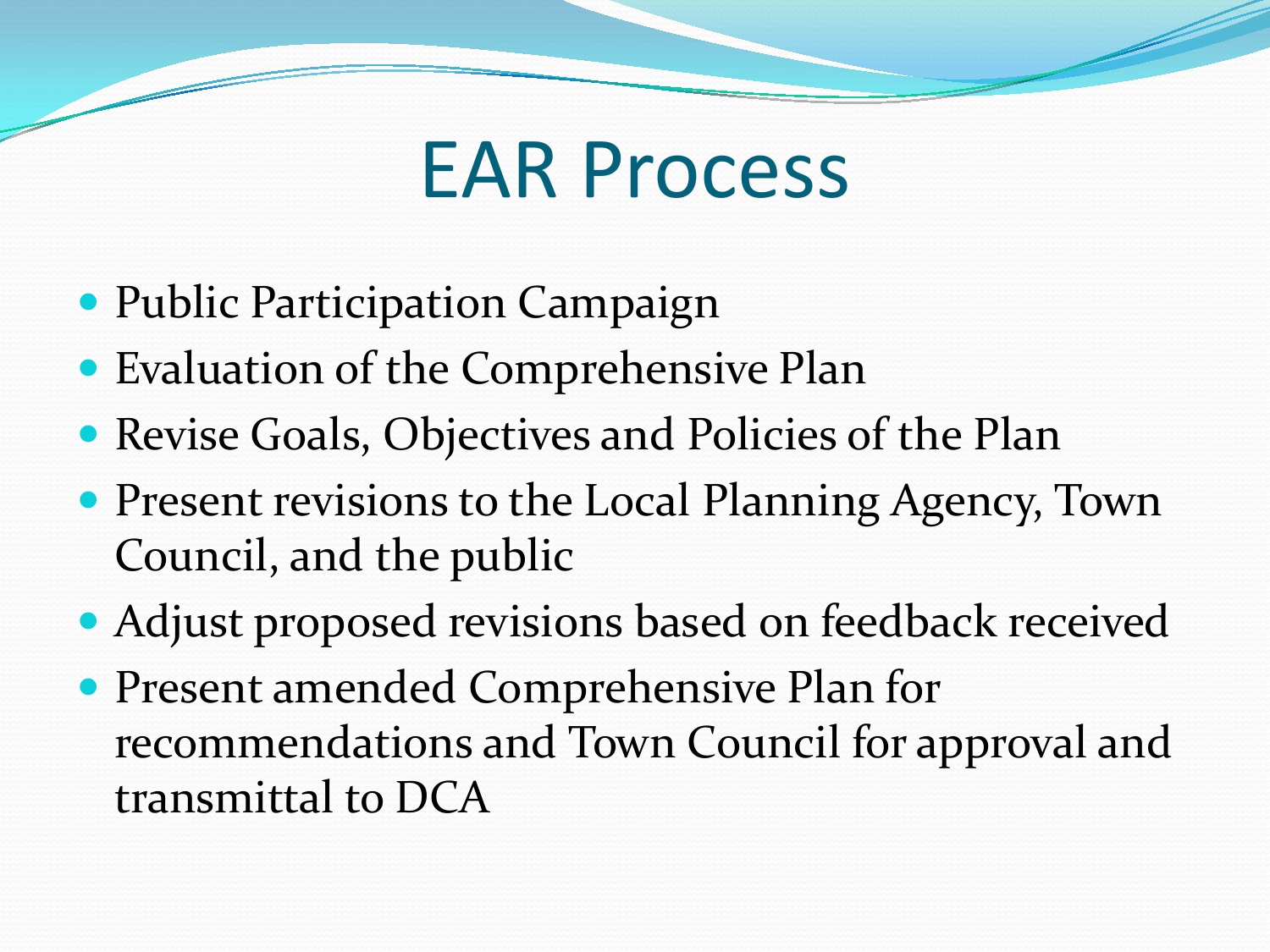## Public Participation Campaign

- Public Input Survey has been developed and published to the Town Website.
- A Community Visioning Workshop was held at Bay Oaks for June 2, 2011.
- Advertisements of the workshop and survey have been sent to Media Outlets, Stakeholders, Council Members and Advisory Committees.
- A second Community Visioning Workshop is scheduled for July 20, 2011.
- Community Development Department Staff will be organizing meetings with stakeholders to gather additional input.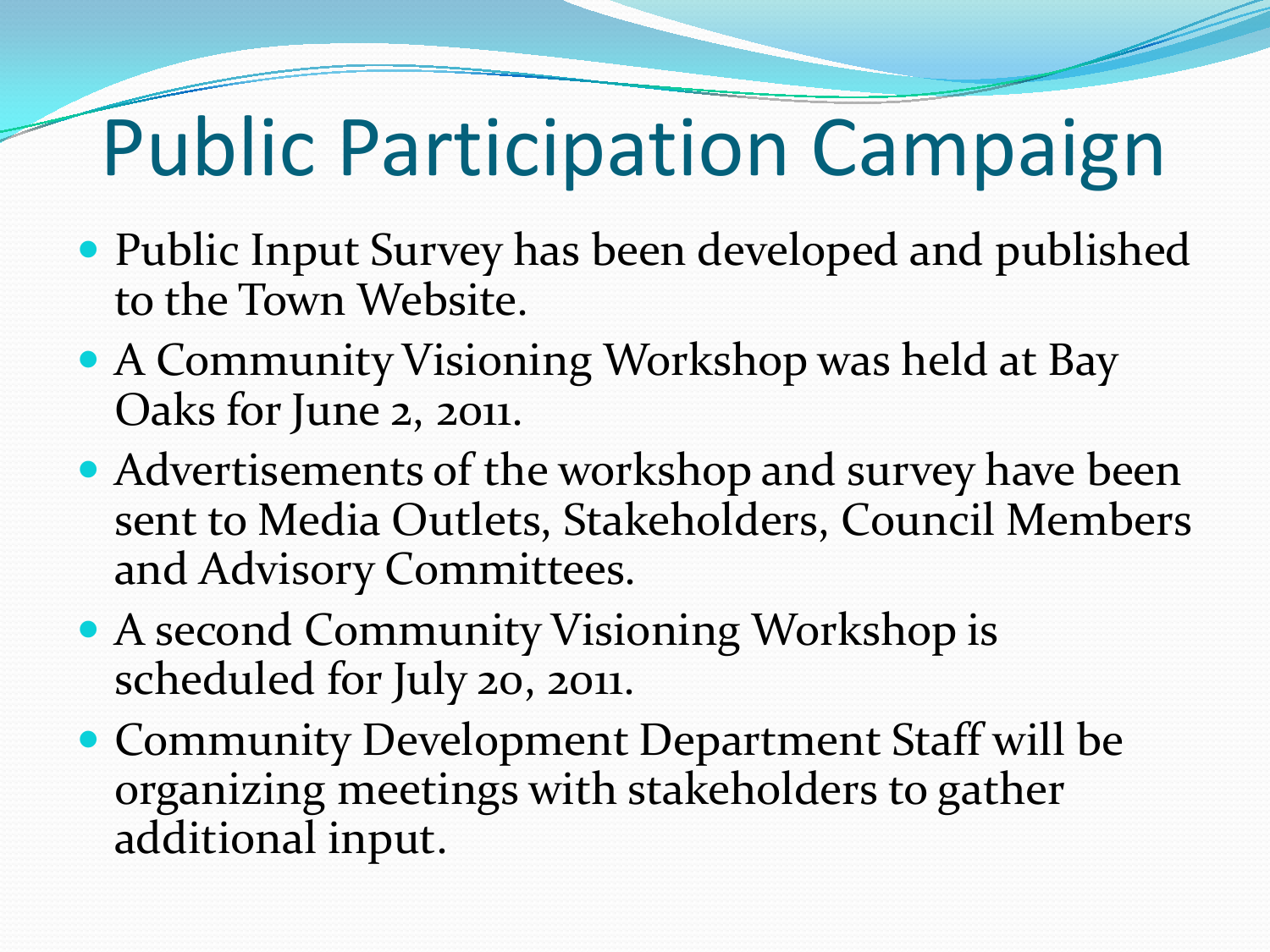#### Evaluation of Comprehensive Plan

- Data Analysis of survey responses and input gathered through the Visioning Sessions and Stakeholder Meetings.
- Utilize Data to identify major issues and prioritize recommendations.
- Review of existing Goals, Objectives and Policies of Comprehensive Plan.
- Recommend changes to the Comprehensive Plan based on public input received.
- Propose amended Goals, Objectives, and Policies.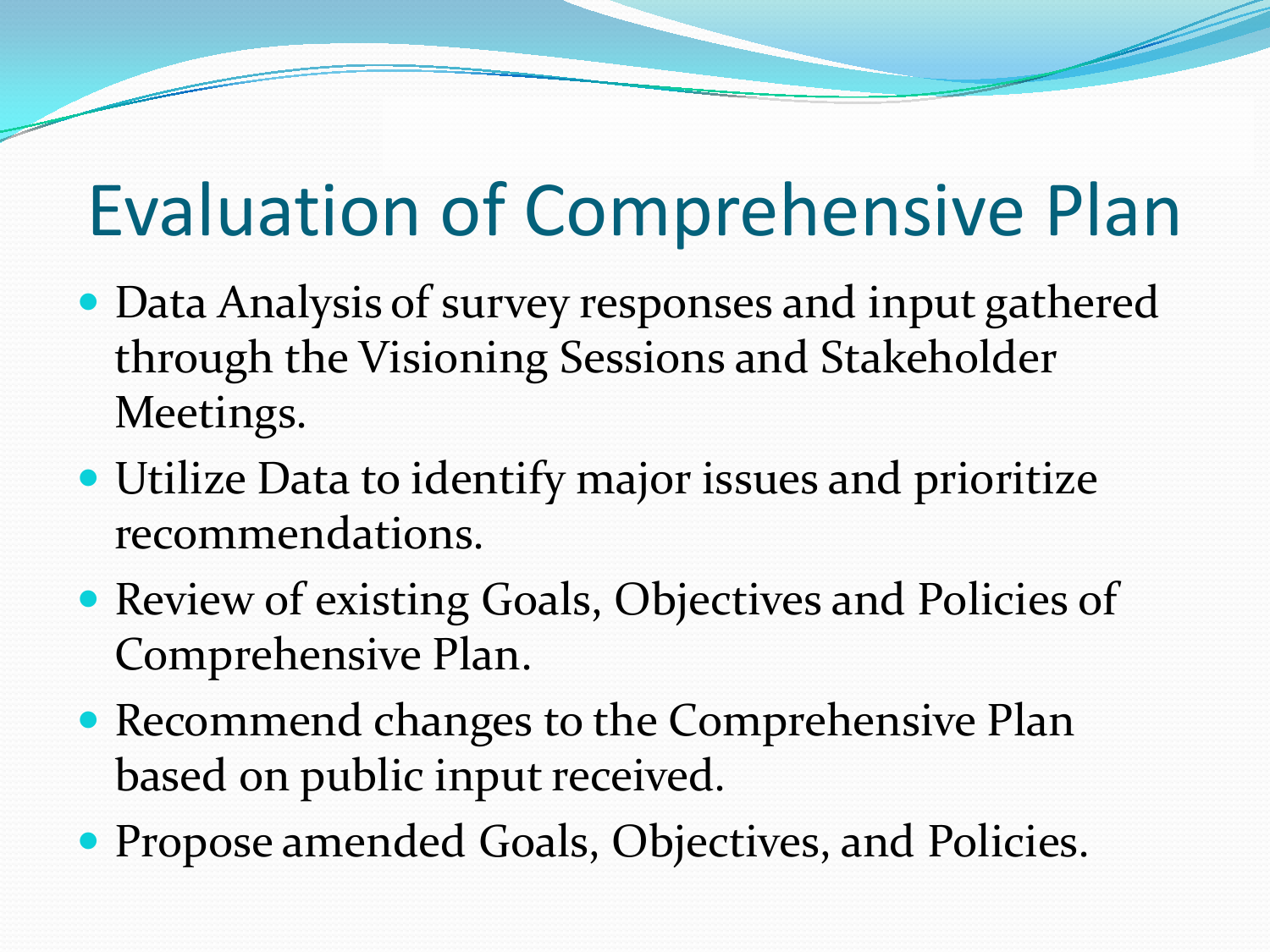#### Presentation of Revisions

- Community Development Staff will conduct a series of public workshops.
- Workshops will provide residents, business owners, land owners, and other stakeholders an opportunity to comments on the proposed revisions.
- Community Development Staff will further refine the proposed amendments based on the input received.
- Staff will develop final amendments to be presented to the LPA and Town Council.